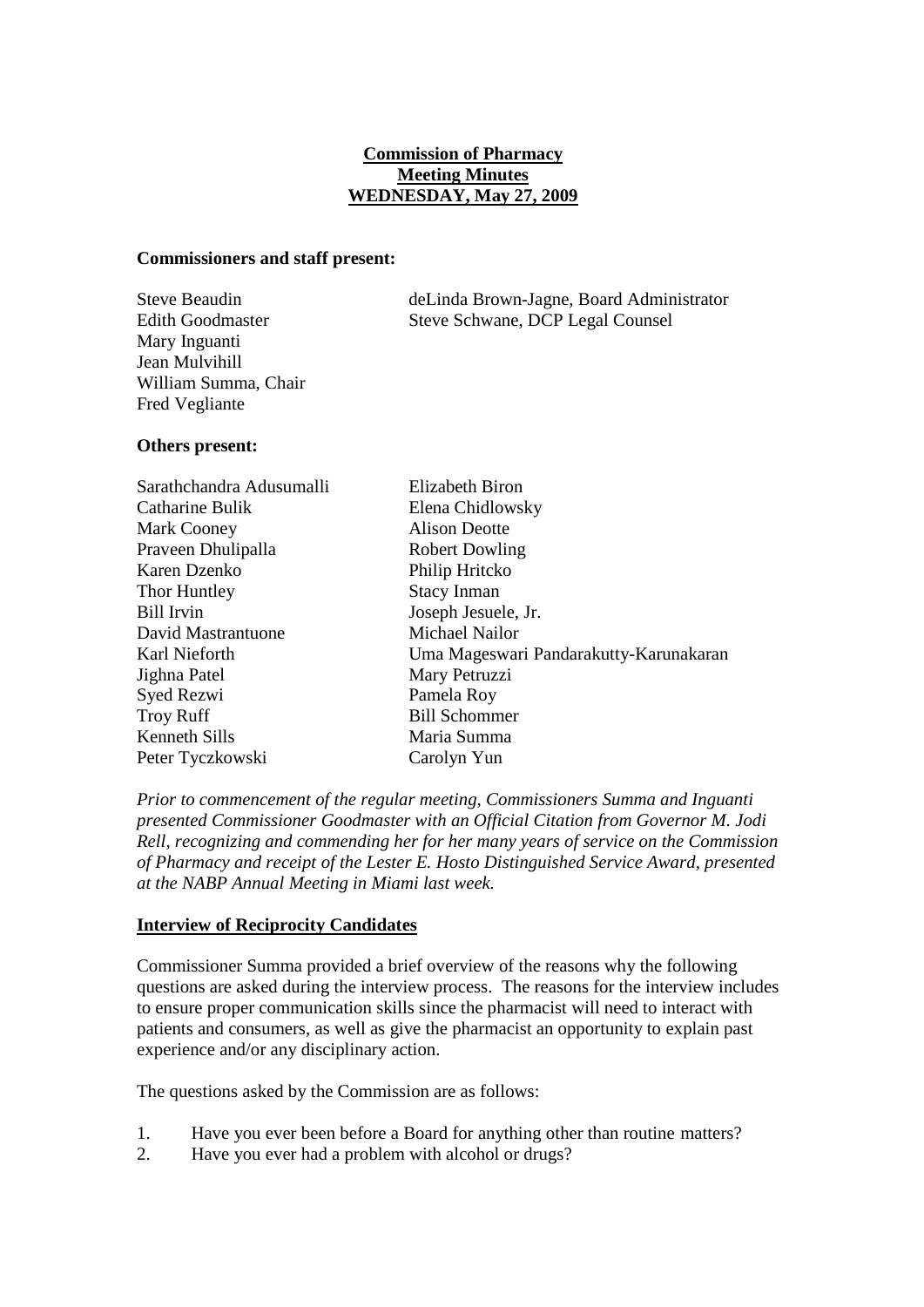- 3. Why are you interested in being licensed in Connecticut?
- 4. What are the continuing education requirements and technician ratios?

| Sarathchandra Adusumalli<br>Woodcliff Lake, NJ | From New Jersey                                            |
|------------------------------------------------|------------------------------------------------------------|
| Ayoola Awosika<br>Providence, RI               | From Rhode Island                                          |
| Catharine Bulik<br>Manchester, CT              | From Michigan                                              |
| <b>Alison Deotte</b><br>Union, CT              | <b>From Massachusetts</b>                                  |
| <b>Elisabeth Drevet</b><br>Boston, MA          | <b>From Massachusetts</b>                                  |
| Karen Dzenko<br>Weatogue, CT                   | From Michigan                                              |
| <b>Sudheer Ghanta</b><br>Claremont, NH         | From Michigan                                              |
| Joseph Jesuele, Jr.<br>Delran, NJ              | From Pennsylvania                                          |
| Michael Nailor<br>Romulus, MI                  | From Michigan                                              |
| <b>John Norcross</b><br>Summerville, MA        | From Pennsylvania                                          |
| Syed Rezwi<br>Poughkeepsie, NY                 | From New York<br>$\ast$<br>$\ast$<br>$\ast$<br>$\ast$<br>∗ |
| <b>Garry Barnes</b><br>Bedford, TX             | <b>From Texas</b>                                          |
| Thanh-Thanh Ho<br>Indialantic, FL              | From Virginia                                              |
| Bryan McGill<br>Madison, WI                    | From Wisconsin                                             |
| <b>Srinivas Velesetty</b><br>Albuquerque, NM   | From Michigan                                              |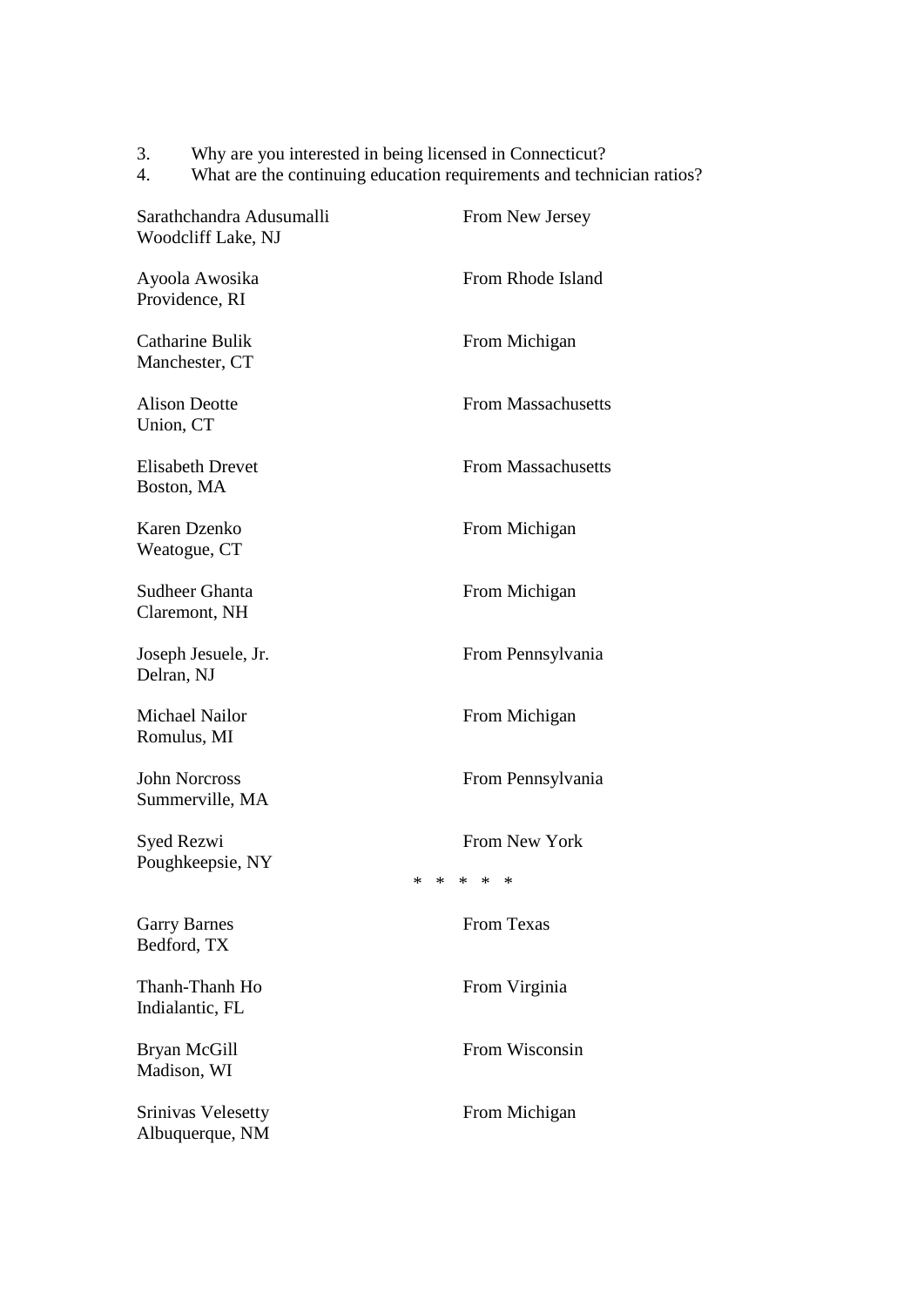**Commission action**: A motion was by Commissioner Beaudin, seconded by Commissioner Mulvihill and a vote of 6-0 was passed approving the above applicants for licensure by reciprocity.

# **First Time Managers**

Commissioner Summa summarized the responsibilities of those appearing as first-time pharmacy managers and the reason for their appearance before the Commission. (A handout which has answers to questions first-time managers may have is being sent via email to the pharmacists.) Commissioner Summa also emphasized the importance of the pharmacy manager's role as opposed to the front-store manager (in many retail settings).

Commissioner Inguanti also provided a brief overview of reporting errors and the MedWatch program. A link to the web site was sent via e-mail as well.

| Liz Biron                                      | CVS/Pharmacy #1903     |
|------------------------------------------------|------------------------|
| PCT.11021                                      | Bloomfield             |
| Elena Chidlowsky<br>PCT.11085                  | Wal-Mart               |
| Eric Hume                                      | Wal-Mart #2170         |
| PCT.11117                                      | Norwich ns/june        |
| Thor Huntley                                   | CVS/Pharmacy #349      |
| PCT.11026                                      | Windsor                |
| *Uma M. Pandarankutty-Karunakaran<br>PCT.11347 | Wal-Mart               |
| Jeffrey Miele                                  | Stop & Shop Pharmacy   |
| PCT.10426                                      | Danbury                |
| Carolyn Yun                                    | <b>Target Pharmacy</b> |
| PCT.9542                                       | Orange, CT             |

\*appeared as first-time manager, however, will be unable to be appointed/perform duties until 11/19/2009

### **Application for Pharmacy Internship**

None

# **New Pharmacy Applications**

CVS/Pharmacy #4436 Robin Teets, Manager 241 Middle Turnpike West Manchester, CT 06040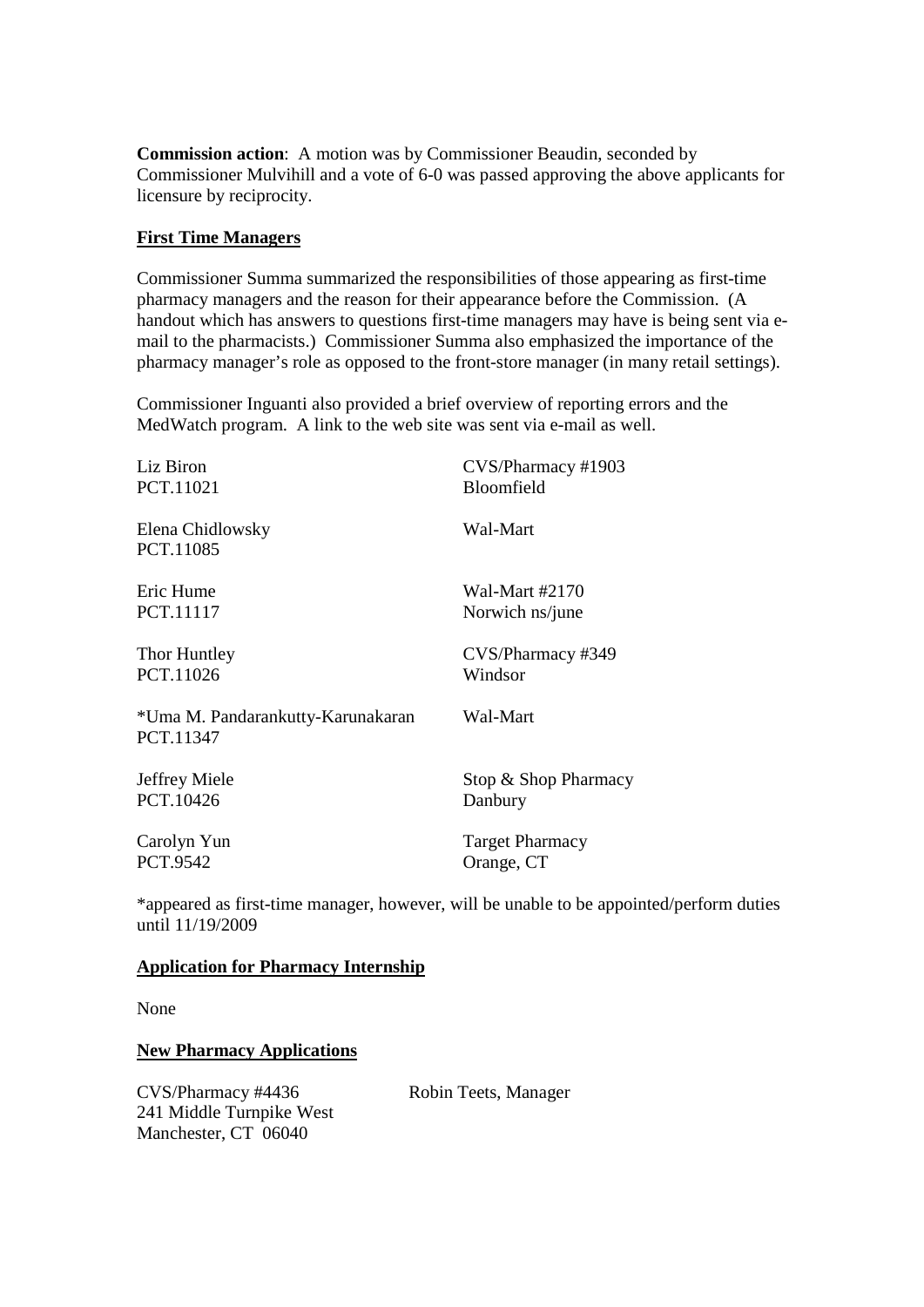| Genoa Healthcare of<br>Connecticut, LLC<br>883 Paddock Avenue<br>Meriden, CT 06450 | David Mastrantuone, Manager             |
|------------------------------------------------------------------------------------|-----------------------------------------|
| <b>Waterbury Pharmacy</b><br>197 East Main Street<br>Waterbury, CT 06721           | Praveen Dhulipalla                      |
| <b>Pharmacy Remodel</b>                                                            |                                         |
| CVS/Pharmacy #1912<br>1968 Black Rock Turnpike<br>Fairfield, CT 06824              | PCY.1478                                |
| Wal-Mart #10-3543<br>67 Newtown Road<br>Danbury, CT 06810                          | <b>PCY.1820</b>                         |
| Wal-Mart #10-2898<br>665 Boston Post Road<br>Old Saybrook, CT 06475                | PCY.1784                                |
| Wal-Mart #10-2897<br>235 Queen Street<br>Southington, CT 06489                     | PCY.1746                                |
| **Wal-Mart #10-3548<br>910 Wolcott Street<br>Waterbury, CT 06705                   | PCY.1813                                |
| **Wal-Mart #10-2331<br>155 Waterford Parkway North<br>Waterford, CT 06385          | <b>PCY.1581</b>                         |
| **To appear on June agenda                                                         |                                         |
| <b>Pharmacy Relocations</b>                                                        |                                         |
| <b>Canaan Apothecary, LLC</b><br><b>PCY.1978</b>                                   |                                         |
| From:                                                                              | To:                                     |
| 91 Main Street<br>Canaan, CT 06018                                                 | 11 East Main Street<br>Canaan, CT 06018 |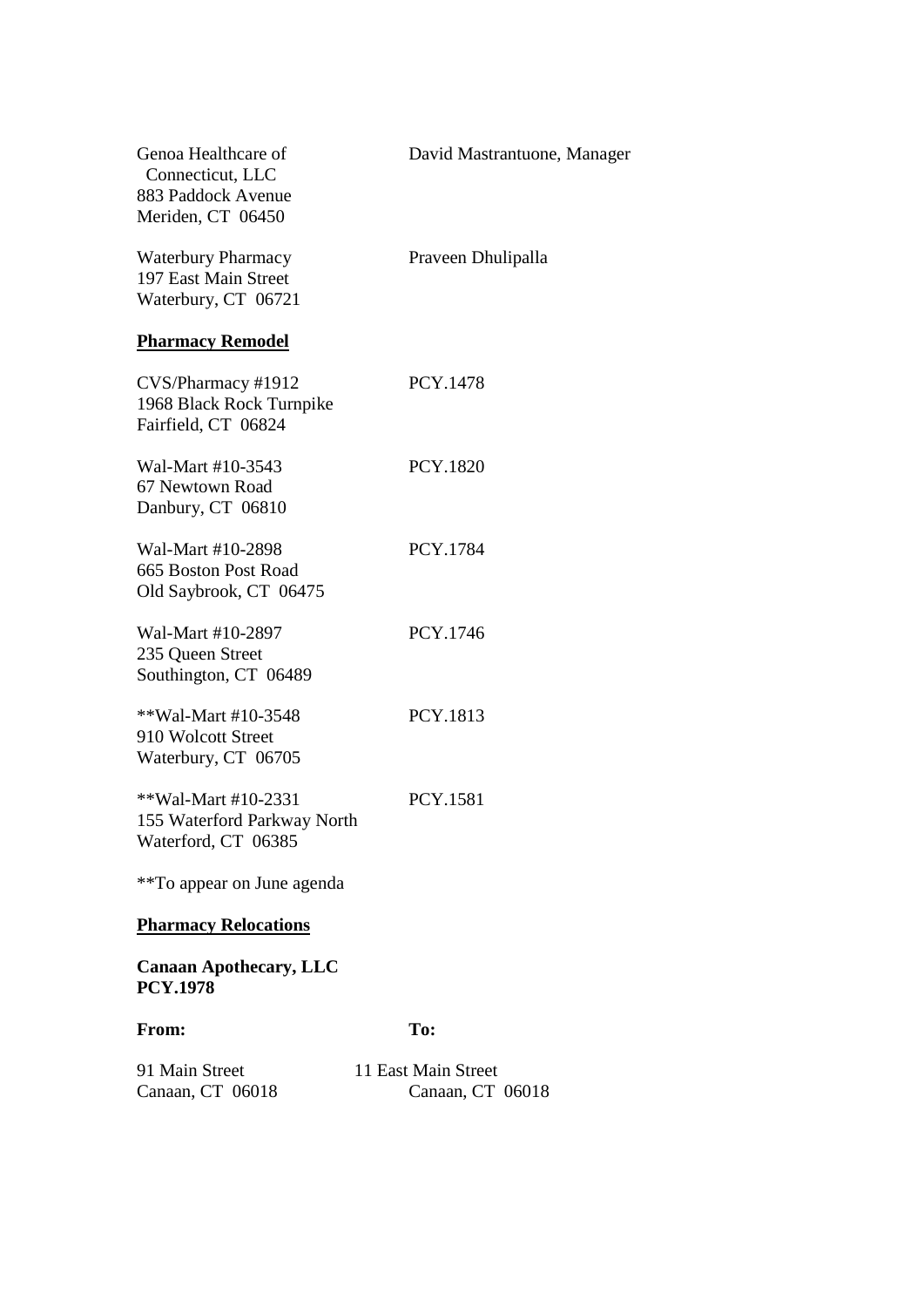**Commission action**: A motion was by Commissioner Goodmaster, seconded by Commissioner Inguanti and a vote of 6-0 was passed approving the above new pharmacy applications (unless noted otherwise), remodels and relocations.

# **Legal Matters**

**DN 09-476** Rite Aid Pharmacy #2737 (PCY.1710) breached confidentiality by giving a prescription to the wrong person. *Approved agreement provides for a \$500 civil penalty to the pharmacy.*

**DN 09-475** Rite Aid Pharmacy #1155 (PCY.1184) breached patient confidentiality by giving a prescription to the wrong person. *Approved agreement provides for a \$500 civil penalty to the pharmacy.*

July hearing

# **DISMISSALS:**

| 2009-785   | 2009-1280 | 2009-854 |
|------------|-----------|----------|
| 2009-3818  | 2008-3837 | 2009-645 |
| 20008-4371 | 2008-8082 |          |

The above cases were dismissed due to completion of the required continuing education course.

### **Request for CE Waivers, etc.**

Jacqueline Anglin-Dixon is requesting an extension to complete the 2008 CE requirement in 2009 due to extensive medical problems. *Additional documentation regarding medical problems is needed.*

Zohra Salehi is requesting acceptance of medical education to fulfill 2 credits needed for 2008. *Additional documentation regarding courses/transcript is necessary.*

**Commission action:** Commissioner Mulvihill motioned, seconded by Commissioner Vegliante and passed a vote of 6-0 accepting the above CE waiver requests.

### **Miscellaneous**

**CVS Caremark**'s Bill Irvin is seeking support and approval from the Commission to implement a centralized pharmacy call center to be located in Rhode Island. *CVS presented this Commission with its intention for a call center which will provide support to the retail stores' pharmacies by performing functions (i.e. customer service) usually handled by staff in individual stores. Notes made that all pharmacists will have an active Connecticut license; all Technicians will be certified; and if necessary, a customer will be able to speak directly with staff at his/her store.*